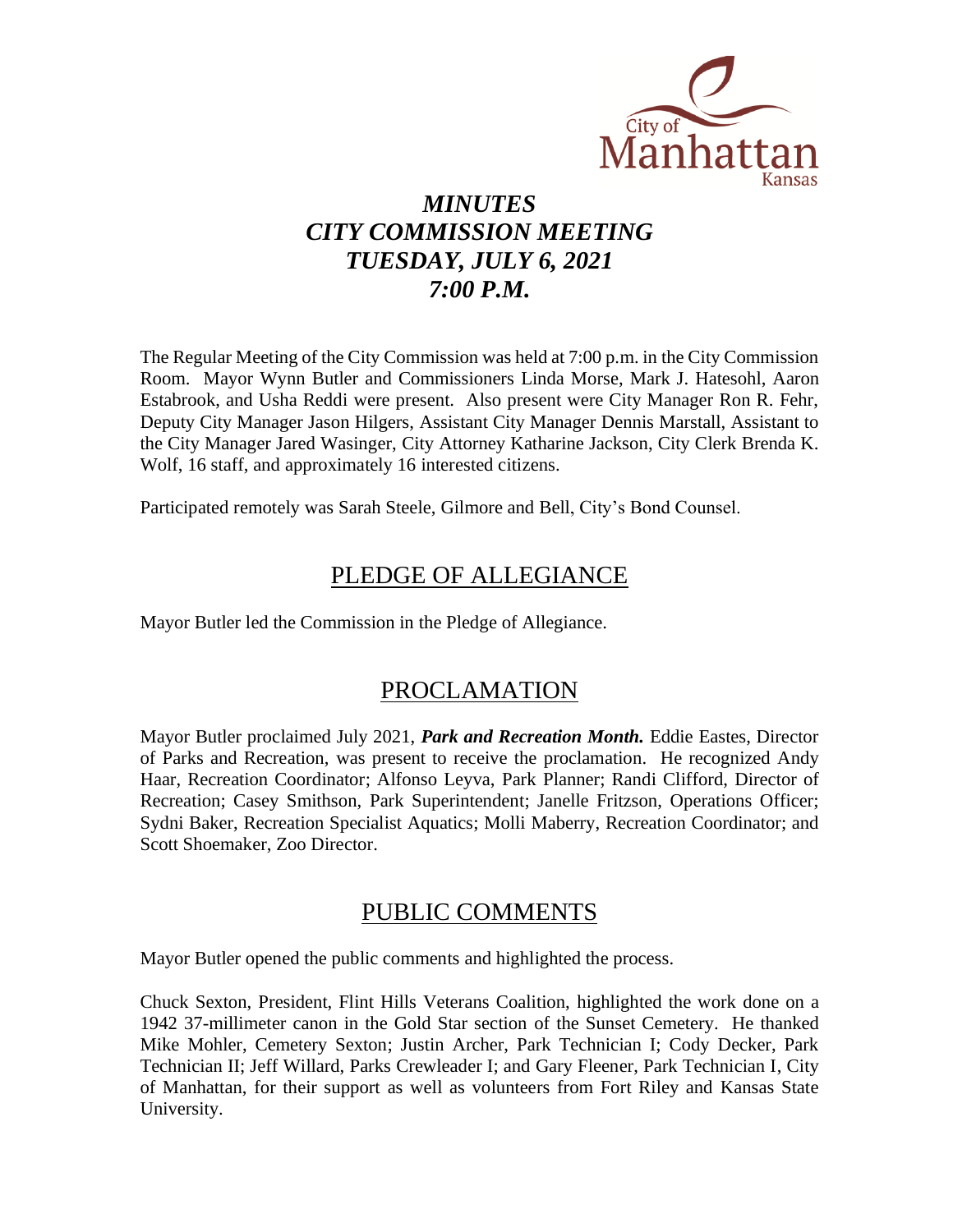### PUBLIC COMMENTS *(CONTINUED)*

Hearing no other comments, Mayor Butler closed the public comments.

### COMMISSIONER COMMENTS

Commissioner Reddi mentioned the July  $4<sup>th</sup>$  celebrations were outstanding and that she enjoyed listening to the Municipal Band on Tuesday evenings and on  $4<sup>th</sup>$  of July. She stated that she visited the Riley County Police Department firearms and training range and appreciated the community's funding for it. She also mentioned that anyone who wanted to register to vote had until July 13, 2021, to do so in order to be able to vote in the primary which would start on July 14, 2021. She encouraged the public to take advantage of all of the Parks and Recreation activities for adults and children.

Mayor Butler appreciated the work done by the Flinthills Veterans Coalition in restoration of the canon in Sunset Cemetery. He mentioned about a future project to restore the monuments in front on the Pioneer Cabin was being considered.

### CONSENT AGENDA

(\* denotes those items discussed)

### **MINUTES**

The Commission approved the minutes of the Regular City Commission Meeting held Tuesday, June 15, 2021, and the Special City Commission Meeting held on Tuesday, June 22, 2021.

### **CLAIMS REGISTER NO. 2977**

The Commission approved Claims Register No. 2977 authorizing and approving the payment of claims from June 9, 2021 – June 29, 2021, in the amount of \$6,007,201.04.

### **\* FINAL PLAT – WEEKS ADDITION**

The Commission accepted the easements and rights-of-way, as shown on the Final Plat of the Weeks Addition, located at 3213 Anderson Avenue and 3217 Anderson Avenue, based on conformance with the Manhattan Urban Area Subdivision Regulations.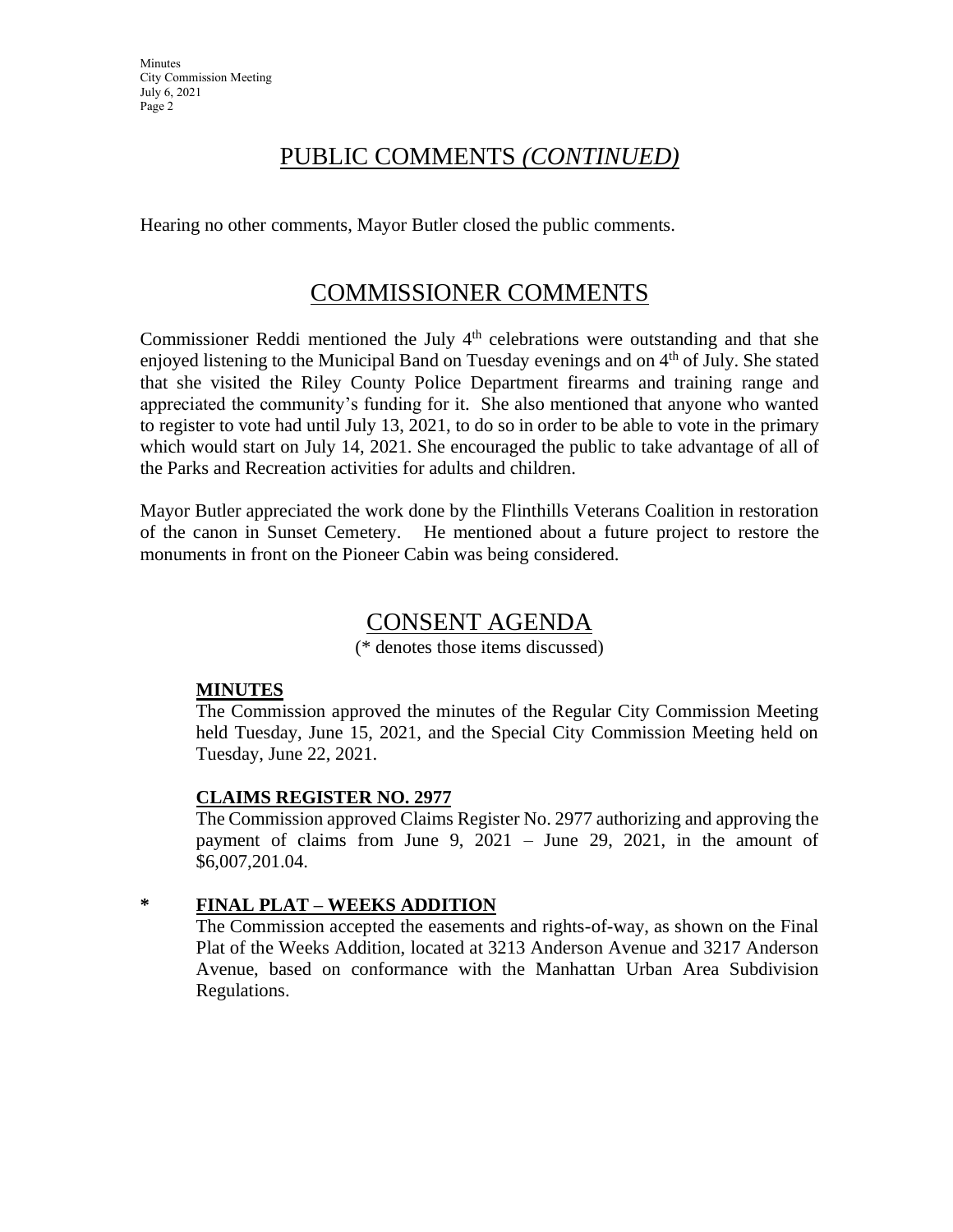# CONSENT AGENDA (*CONTINUED*)

### **ORDINANCE NO. 7541 - ISSUE INDUSTRIAL REVENUE BONDS - MEADOWLARK HILLS**

The Commission approved Ordinance No. 7541 issuing not to exceed \$50 million in Industrial Revenue Bonds to fund the 2021 Series Industrial Revenue Bonds and approved certain documents and actions in connection with the issuance for the purpose of refunding the outstanding IRBs issued by the City for Meadowlark Hills, refinance other obligations of Meadowlark Hills, and finance capital improvements on the Meadowlark Hills campus.

### **FIRST READING – AMEND NO PARKING AT ANY TIME – DICKENS AVENUE AND CLAFLIN ROAD INTERSECTIONS ON WREATH AVENUE**

The Commission approved first reading of an ordinance amending Section 31-54 of the Code of Ordinances which adds "No Parking at Any Time" at the east side of Wreath Avenue, from its intersection with the south curb line of Dickens Avenue, south 232 feet; and the east side of Wreath Avenue from its intersection with the south curb line of Claflin Road, south 168 feet.

### **\* REQUEST FOR PROPOSALS – TOTAL REWARDS PAY STUDY (CIP #HR003P)**

The Commission authorized City Administration to solicit consultants to conduct a Total Rewards Study (CIP #HR0003P) for the City of Manhattan.

### **\* NEGOTIATE AGREEMENT - PROFESSIONAL SERVICES - HOUSING MARKET ANALYSIS AND POLICY STRATEGY STUDY (CIP #CD017P)**

The Commission accepted the recommendation from the Selection Committee and authorized City Administration to negotiate a Contract and Scope of Services with Development Strategies, from St. Louis, Missouri, for professional services related to the Housing Market Analysis and Policy Strategy Study (CIP #CD017P).

#### **AWARD CONSTRUCTION CONTRACT – CITY PARK CLARENBURG TRAIL (CD1915)**

The Commission accepted the Engineer's Opinion of Probable Cost in the amount of \$246,462.00 for the Total Bid and awarded and authorized the Mayor and City Clerk to execute a construction contract in the total amount of \$193,584.30, with T & M Concrete Construction, of Junction City, Kansas, for the City Park Clarenburg Trail project (CD1915).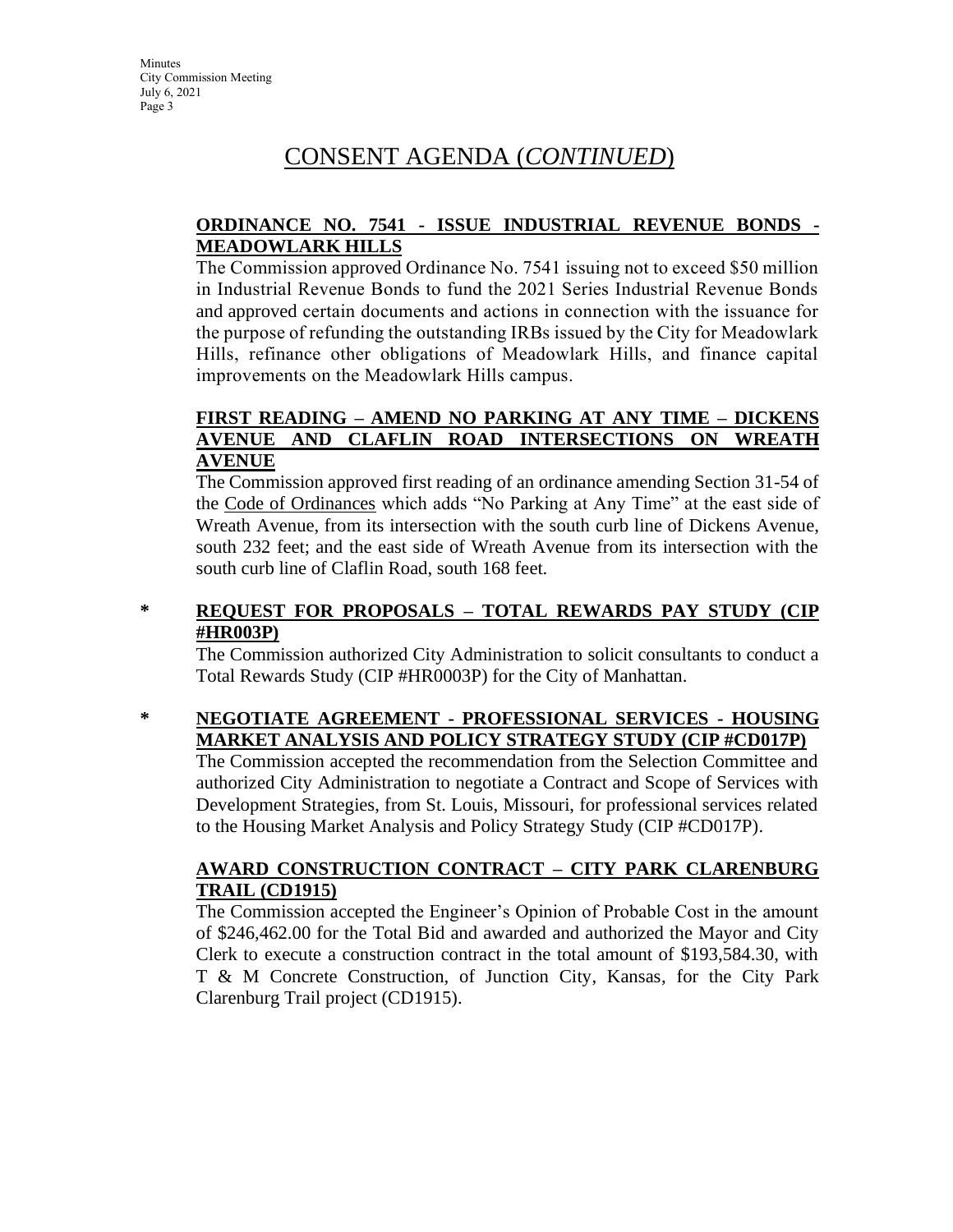## CONSENT AGENDA (*CONTINUED*)

### **OUTSIDE CITY LIMITS WATER SERVICE AGREEMENT - 2930 CASEMENT DRIVE**

The Commission authorized the Mayor and City Clerk to execute an Agreement with Carol Sherley-Days and Alan Days for outside city limits water service connection for the property located at 2930 Casement Drive, Manhattan, Kansas, Riley County.

### **OUTSIDE CITY LIMITS SEWER SERVICE AGREEMENT – 3761 CUMBERLAND**

The Commission authorized the Mayor and City Clerk to execute an Agreement with Charles Pottorff and Sandra Pottorff for outside city limits sewer service connection for the property located at 3761 Cumberland Road, Manhattan, Kansas, Riley County.

### **BOARD APPOINTMENTS**

The Commission approved appointments by Mayor Butler to various boards and committees of the City.

#### *Airport Advisory Board*

Re-appointment of Brian Hardeman, 1822 Laramie St., to a three-year At-Large Pilot term, which begins immediately, and will expire on June 26, 2024.

Appointment of Bradley Harrison, 617 Houston St., to a three-year At-Large term, which begins immediately, and will expire on June 26, 2024.

Appointment of Karen Hibbard, 501 Poyntz Ave., to a three-year Chamber term, which begins immediately, and will expire on June 26, 2024.

#### *Code Appeals Board*

Re-appointment of Thaniel Monaco, 508 Applewood Dr., to a three-year Engineer term which begins immediately, and will expire on May 31, 2024.

#### *Human Rights and Services Board*

Appointment of Julian Jones,  $410 \text{ N}$ .  $4^{\text{th}}$  St. Apt #15, to fill the unexpired term of Jerry Sextro, which begins immediately, and will expire March 9, 2023.

#### *Municipal Audit Committee*

Re-appointment of Eric Higgins, 3316 Woods Dr., to a three-year term, which begins immediately, and will expire March 31, 2024.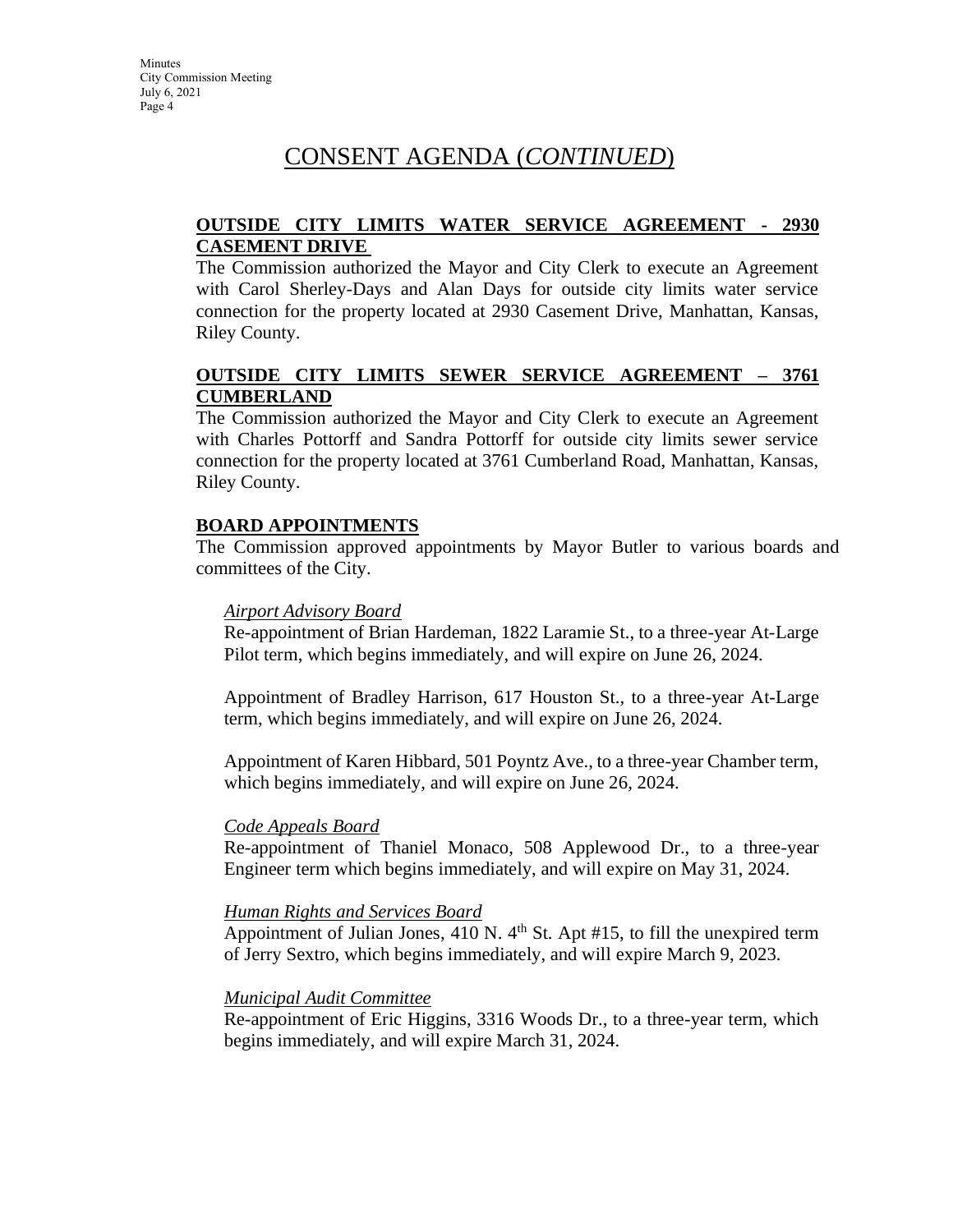### CONSENT AGENDA (*CONTINUED*)

#### **BOARD APPOINTMENTS** *(CONTINUED)*

*Social Services Advisory Board*

Appointment of Melinda Pickering, 1724 Little Kitten Ave., to fill the unexpired term of Javelle Rhone, which begins immediately, and will expire June 30, 2023.

Appointment of Vincent Tracey, 304 Knoxberry Dr., to fill the unexpired term of Rasheen Chatmon, which begins immediately, and will expire June 30, 2023.

Mayor Butler opened the public comments.

Hearing no comments, Mayor Butler closed the public comments.

Commissioner Hatesohl moved to approve the consent agenda. Commissioner Reddi seconded the motion. On a roll call vote, motion carried 5-0 with the exception of Item C, FINAL PLAT – WEEKS ADDITION, which carried 4-1 with Commissioner Morse voting against.

### PUBLIC HEARING

### **FIRST READING - VACATE PORTION OF A UTILITY EASEMENT - 4513 GRAND BLUFFS CIRCLE (VA2102)**

Ben Kearns, Public Works Management Assistant, presented this item. He then answered questions from the Commission.

Mayor Butler opened the public hearing.

Hearing no comments, Mayor Butler closed the public hearing.

Commissioner Morse moved to find that no private rights will be injured or endangered by the proposed vacation, and that the public will suffer no loss or inconvenience thereby; and approve first reading of an ordinance vacating a utility easement at 4513 Grande Bluffs Circle *(VA2102).* Commissioner Hatesohl seconded the motion. On a roll call vote, motion carried 5-0.

### **RESOLUTION NO. 070621-A - INTENT TO ISSUE - INDUSTRIAL REVENUE BONDS - FOUNDATION PARK HOMEPLUS, LLC (4935 COLBERT HILLS DRIVE)**

Jason Hilgers, Deputy City Manager, presented the item. He answered questions from the Commission.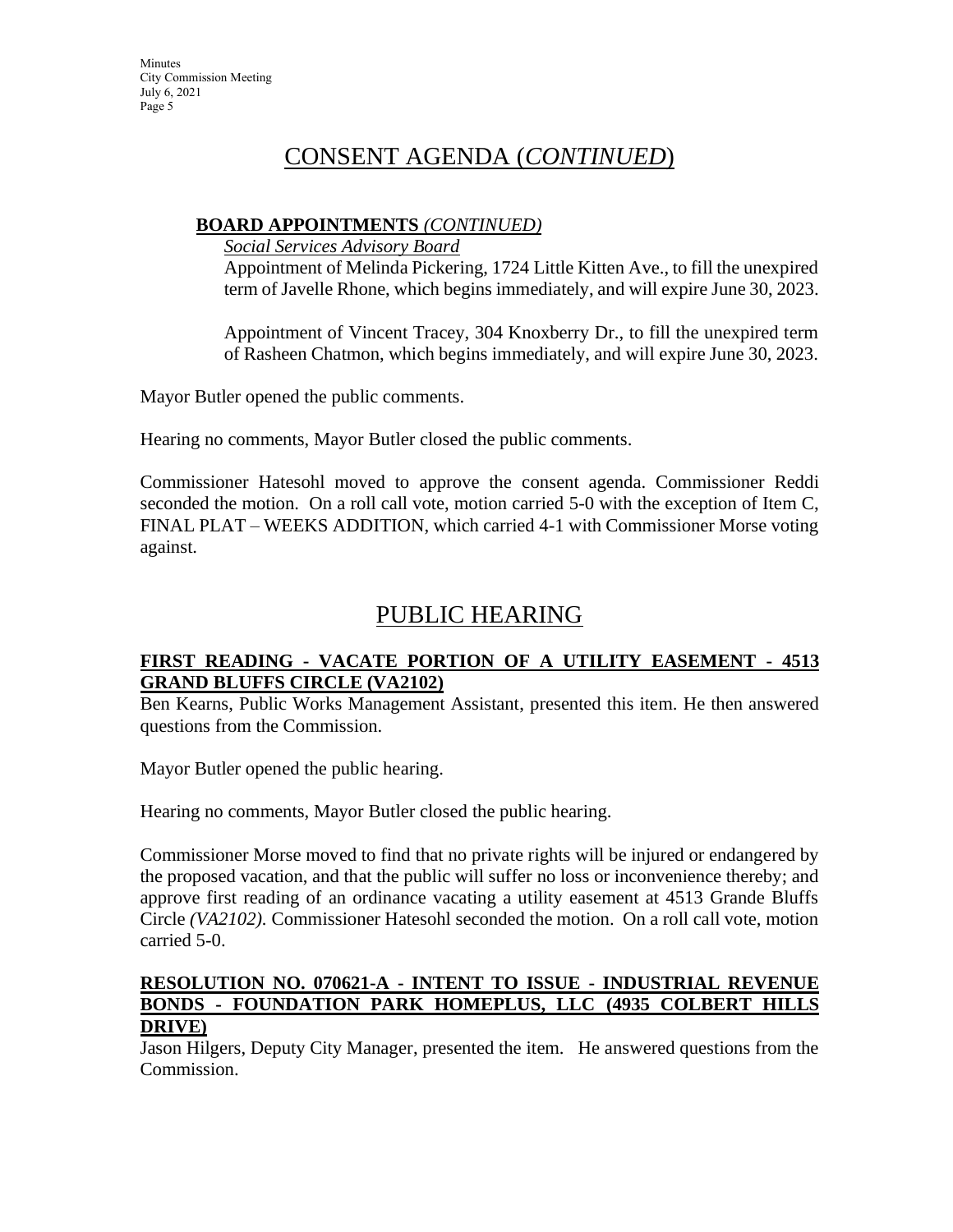## GENERAL AGENDA

#### **RESOLUTION NO. 070621-A - INTENT TO ISSUE - INDUSTRIAL REVENUE BONDS - FOUNDATION PARK HOMEPLUS, LLC (4935 COLBERT HILLS DRIVE)** *(CONTINUED)*

Brian Warren, President, Foundation Properties Corporation, provided information about the project. He then answered questions from the Commission.

Mayor Butler opened the public comments.

Hearing no comments, Mayor Butler closed the public comments.

Commissioner Hatesohl moved to approve Resolution No. 070621-A indicating the Commission's intent to issue up to \$8 million in Industrial Revenue Bonds for the construction of up to three 12-bed senior "Home Plus" facilities to be leased to Foundation Park HomePlus, LLC. Commissioner Reddi seconded the motion. On a roll call vote, motion carried 5-0.

#### **DISCUSSION - MANHATTAN DEVELOPMENT CODE (MDC) - ARTICLES 26-10, DEFINITIONS AND DIVISION 26-8E, NONCONFORMITIES REVIEW**

Chad Bunger, Assistant Director of Community Development, presented Article 26-10 which is a collection of all the terms that have specific meanings in the Manhattan Development Code (MDC) and Division 26-8E regarding Nonconformities. He then answered questions from the Commission.

Mayor Butler opened the public comments.

Hearing no comments, Mayor Butler closed the public comments.

As this was a discussion item, the Commission took no formal action.

#### **DISCUSSION - WATER AND SEWER MASTER PLAN UPDATE PROJECT - DRAFT REPORT (SP1909, CIP #186P)**

Randy DeWitt, Assistant Director of Public Works for Water and Wastewater, presented the synopsis and background of the project.

Ben Day, Olsson, presented the Water and Sewer Master Plan Update draft report.

Randy DeWitt, Assistant Director of Public Works for Water and Wastewater; Ben Day, Olsson; and Ron Fehr, City Manager, answered questions from the Commission.